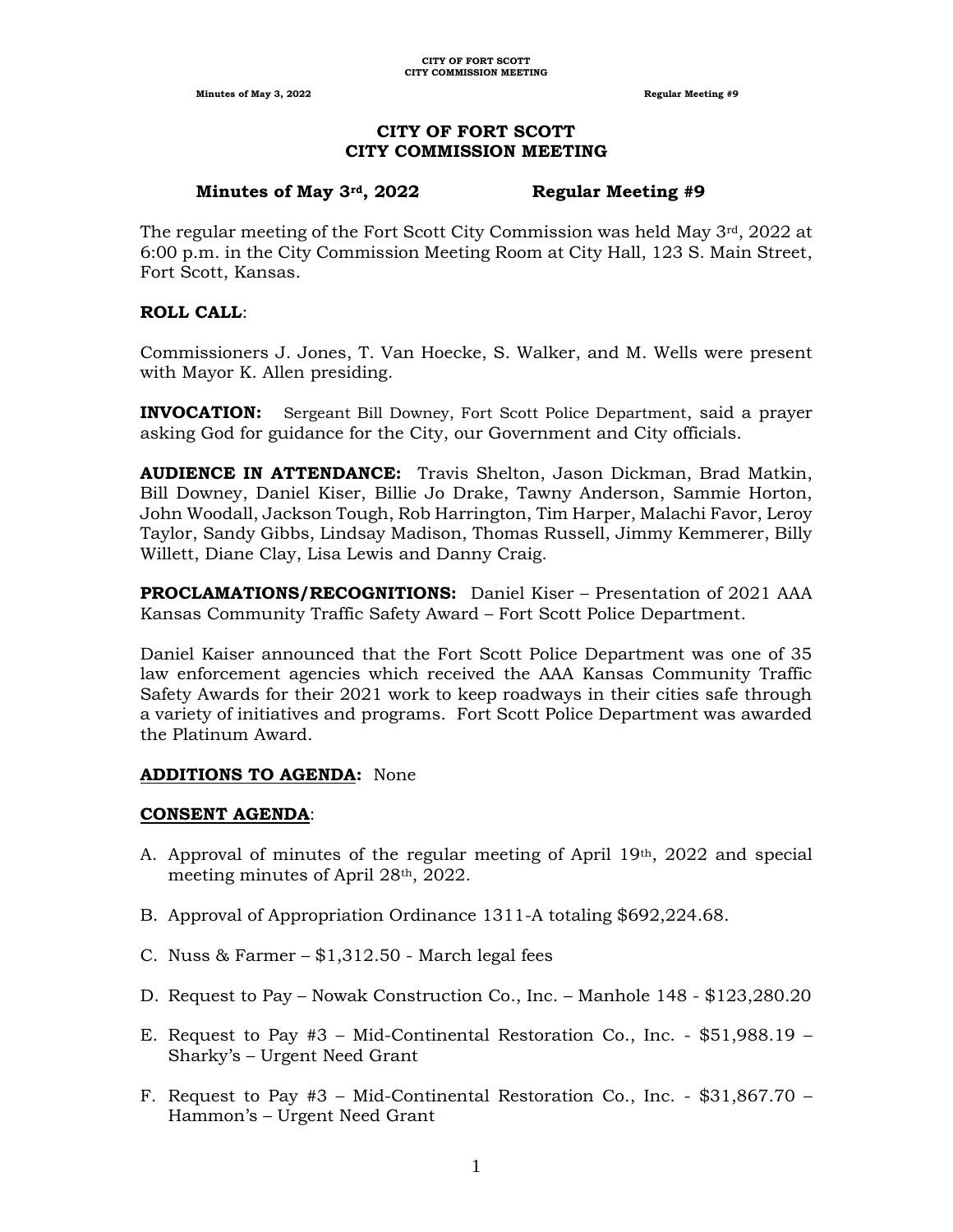- G. February financials
- H. March financials
- I. Amended Quarterly Report

T. Van Hoecke moved to approve the Consent Agenda with the removal of Items G & H. J. Jones seconded. All voted aye.

#### **APPROVED CONSENT AGENDA WITH REMOVAL OF ITEMS G & H.**

#### **Public Comment:**

(Sign up required. Comments on any topic not on the agenda and limited to 5 minutes per person, at Commission discretion)

Danny Craig – Mr. Craig addressed the Commission regarding Disc Golf at Gunn Park. He stated that an annual one-day tournament is scheduled for September 17th, 2022, consisting of approximately 90 professional and amateur participants this year. Participation has grown from 75 last year. He stated that the cost for operating the tournament is approximately \$2,100.00. They currently have \$300.00 and asked the Commission for assistance from the City. He believes expanding the tournament would be beneficial to grow the interest of Disc Golf in Fort Scott and bring in even more participants.

T. Van Hoecke asked if there was an entry fee.

Danny Craig stated that there is a fee to participate but it does not cover the entire cost of the event. He has to solicit private donations as well as contribute his own money to ensure the tournament would happen.

T. Van Hoecke suggested soliciting local businesses in Fort Scott. He stated that they are usually very receptive to local events, and he would help with the effort and stated that Jackson Tough would be able to promote the event on social media.

Mayor Allen stated that he believed it would be a great opportunity for the City and asked that the Commission have a few weeks for consideration.

J. Jones thanked Danny Craig for bringing the opportunity to the Commission's attention and to the City of Fort Scott.

#### **Appearances:**

1. Rob Harrington and Jackson Tough presentation – Jackson Tough presented the 2022 Marketing Campaign Revised Budget Consideration to the Commission. He reported that the CVB fund cash balance is \$83,730.67 and the anticipated cash carryover is \$44,357. As long as transient tax dollars continue to come in as anticipated (at least \$35,000.00 per quarter), there would also be an additional \$10,000.00 from the 2022 budget available allowing possibly \$50,000 for 2022 to market the Visit Fort Scott tourism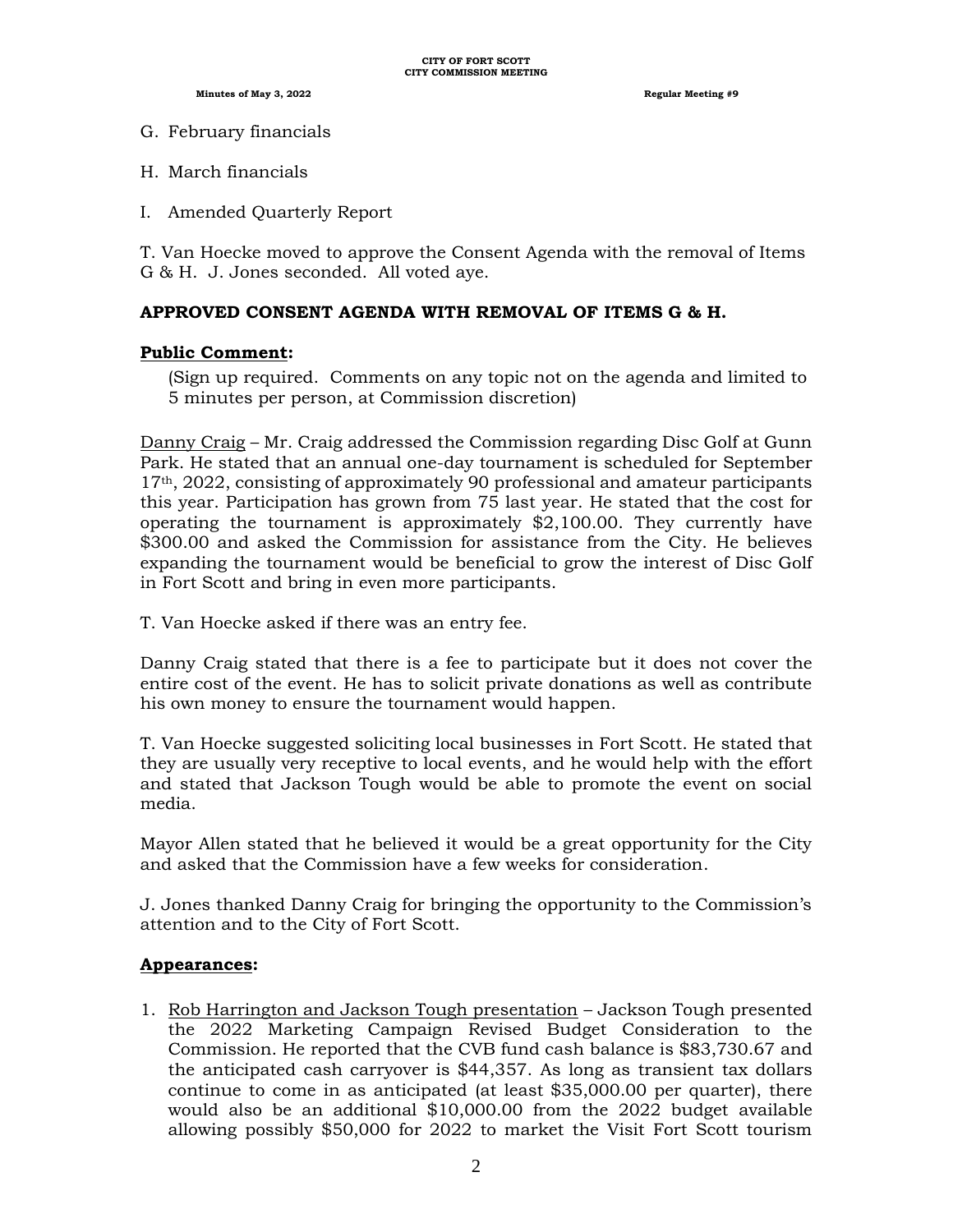#### **CITY OF FORT SCOTT CITY COMMISSION MEETING**

#### **Minutes of May 3, 2022 Regular Meeting #9**

effort. Jackson addressed the Tourism Guest Tax Quarterly Collection, current expenditures to date, potential opportunities of growth in Fort Scott tourism, marketing and branding online, the need for professional online advertising and the importance of social media usage in promoting Fort Scott. He also discussed geofencing, and print advertising he is utilizing as well as the expos, festivals and fairs upcoming. He spoke of the urgent need for updating visitor rack cards (aka brochures), as they are the main showpiece at the Visitor's Center, and they are very outdated. The Tourism Department is also in need of promotional items for the Visitor's Center, giveaways for the Kansas State Fair, as well as other events where the Tourism Department has a presence. Jackson also spoke on sign replacement for those that are in disrepair, faded or missing.

Josh asked about economic impact studies.

Rob Harrington answered that they will comment on those when the results are received by the Tourism Department.

Josh followed up inquiring about the rack cards, whether they have an impact and if there are any methods of tracking economic impact planned for the cards.

Rob Harrington stated that they were looking in to using Q Codes as a voluntary tracking method.

Jackson added that currently there is a coupon for the trolley in the Big Kansas Road Trip handout and may provide data once that is completed.

Rob Harrington addressed the Commission about the Tourism Guest Tax. He stated that 2022 is starting off well with a \$14,000 increase and trending higher than the best year yet which was 2019. Rob also stated that they would like to target Fort Scott's hidden gems using Jackson's model and the Commission's leadership. He is excited about Jackson's plan that he presented and commended his arduous work.

2. Billie Jo Drake – Bourbon County Coalition – Request for swim passes – Billie Jo Drake informed the Commission that the Bourbon County Coalition has requested a donation of pool passes for this summer for at-risk children in Bourbon County. In the past there have been twenty passes donated. She asked for approval for the same amount this year.

J. Jones moved to approve the donation of twenty pool passes to Bourbon County Coalition and see if any additional passes are needed. M. Wells seconded. All voted aye.

#### **APPROVED THE DONATION OF 20 POOL PASSES TO BOUBON COUNTY COALITION.**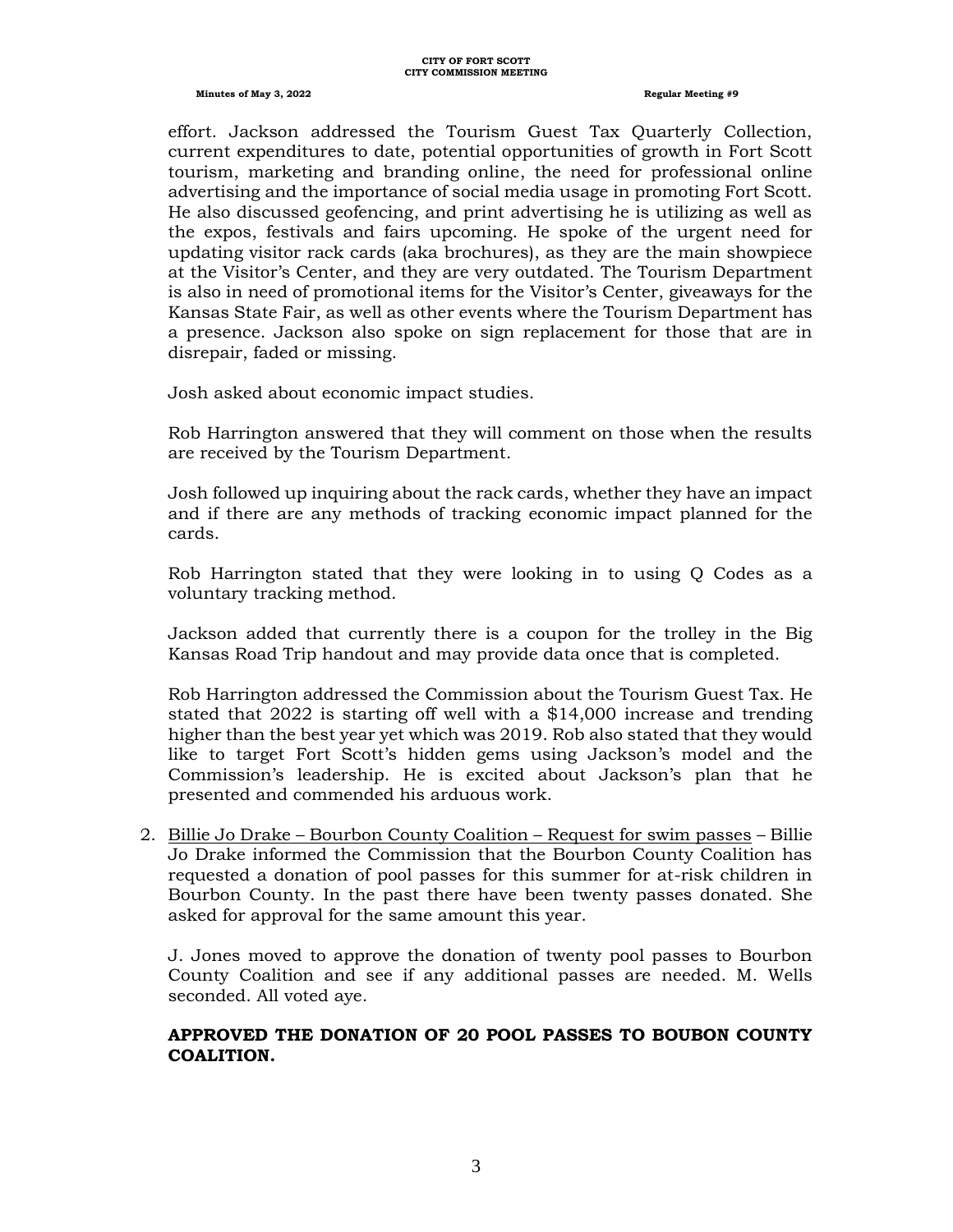#### **Old Business:**

1. Consideration of Ordinance No. 3608 - Mowing Assessment charge for Codes violation yards – City Manager informed the Commission that this was discussed to change the fee from \$50.00 to \$100.00 and had been addressed at the previous meeting. This ordinance changes that assessment amount.

T. Van Hoecke moved to approve Ordinance No. 3608 changing the mowing assessment fee from \$50.00 to \$100.00. M. Wells seconded. All voted aye.

## **APPROVED ORDINANCE NO. 3608 AMENDING SECTION 8.24.040 (ABATEMENT, ASSESSMENT OF COSTS) OF CHAPTER 8.24 (WEED CONTROL) AND REPEALING ORDINANCE NO. 3576 OF THE FORT SCOTT MUNICIPAL CODE.**

2. Rejection of Lake Mower Bids – City Manager informed the Commission that a mower was found which can be used at Lake Fort Scott, so the purchase of a new mower is not needed. He asked that the submitted bids be rejected.

M. Wells moved to reject the Commercial Zero Turn Mower Bids for Lake Fort Scott. J. Jones seconded. All voted aye.

## **APPROVED TO REJECT THE COMMERCIAL ZERO TURN MOWER BIDS FOR LAKE FORT SCOTT.**

#### **Public Hearings:**

J. Jones moved to open the Public Hearing at 7:14 p.m. T. Van Hoecke seconded. All voted aye.

#### **OPENED PUBLIC HEARING AT 7:14 P.M.**

Sgt. William Downey and Codes Officer Thomas Russell addressed the Commission with a photo presentation of the properties to be discussed. They brought all legal documents that pertained to the resolutions to date for review as needed. Sgt. Downey also read the legal definition of "unfit for human occupancy" and asked the Commission to keep it in mind as the properties were presented.

6:15 p.m. Resolution No. 21-2022 directing the repair or removal of an alleged unsafe and dangerous structure located at  $601 \text{ W}$ .  $2^{\text{nd}}$  Street: Sgt. Downey stated that this house was demolished by the owner, but the rubble remains on property and needs to be removed. He recommended allowing the property 90 days to remove the rubble or have the City bid this out.

Rob Harrington stated the property is on tax sale list and could possibly go to the Land Bank.

T. Van Hoecke moved to give the owner 45 days to clean up the property at 601 W 2nd St. or send out for bids after that time. M. Wells seconded. J. Jones, T.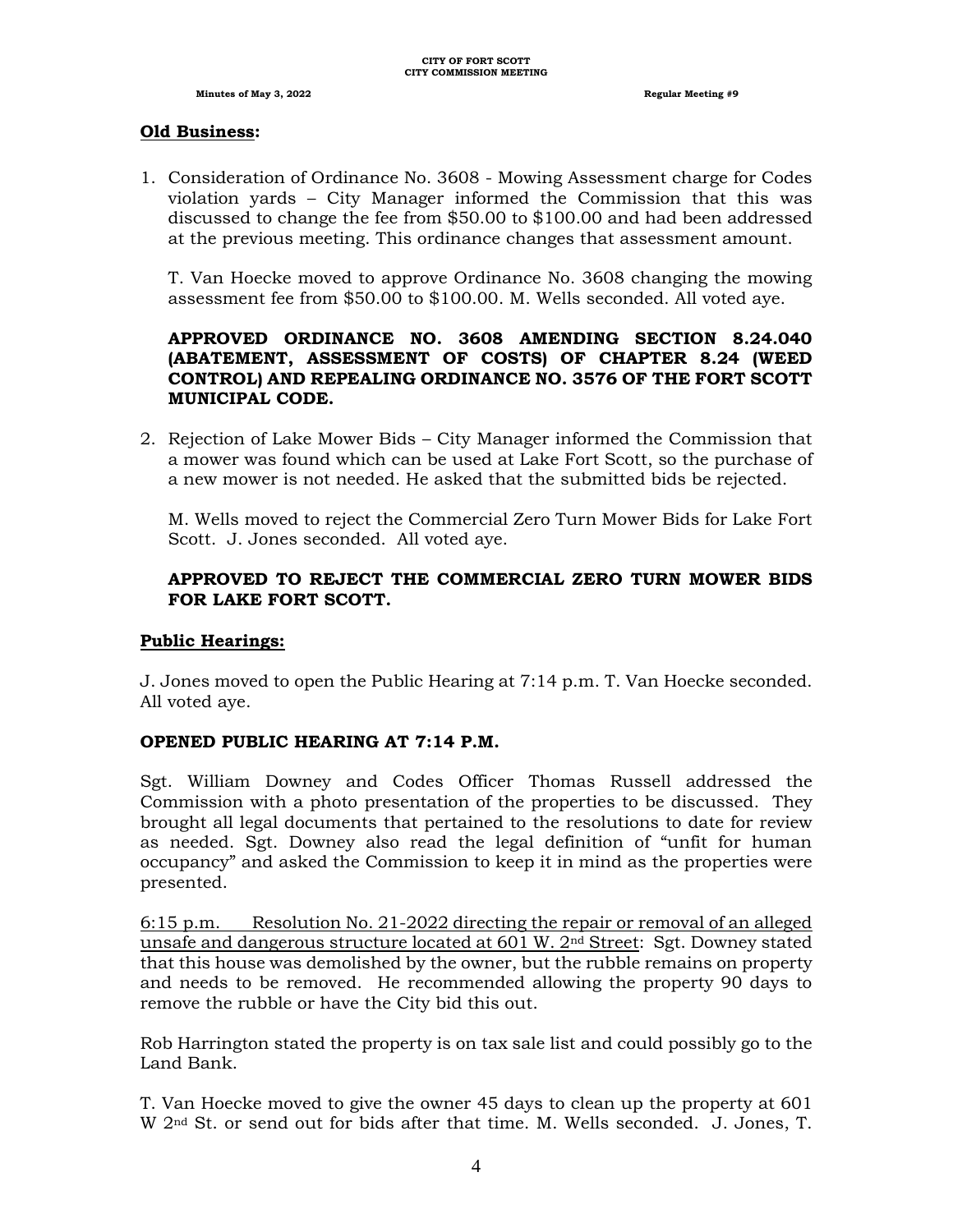Van Hoecke, M. Wells, and S. Walker voted aye. K. Allen abstained. Motion carried 4-1.

#### **APPROVED RESOLUTION NO. 21-2022 DIRECTING THE REPAIR OR REMOVAL OF AN ALLEGED UNSAFE AND DANGEROUS STRUCTURE LOCATED AT 601 W. 2ND STREET. STRUCTURE MUST BE BROUGHT UP TO 2012 INTERNATIONAL BUILDING CODE BY JUNE 7TH, 2022 OR DEMOLITION PROCEEDINGS WILL BEGIN.**

6:15 p.m. Resolution No. 22-2022 directing the repair or removal of an alleged unsafe and dangerous structure located at 220 S. Judson Street: Sgt. Downey stated that this house was a historic home, no utilities, large crack in back wall at top and bottom, missing windows, interior in poor condition, missing siding, and wood rot. Commissioner Josh Jones owns property, and the renter is fixing up the structure and lives next door to the structure. His recommendation is to allow the owner 90 days to repair or have the City remove the structure.

Josh Jones said that he is confident that that the renter will continue to fix the structure, but he works out of town all week. Josh said that he will put up the money to restore the structure if needed.

S. Walker motioned to give owner 90 days to repair this unsafe and dangerous structure at 220 S Judson Street. M. Wells seconded. J. Jones, T. Van Hoecke, M. Wells, and S. Walker voted aye. K. Allen abstained. Motion carried 4-1.

#### **APPROVED RESOLUTION NO. 22-2022 DIRECTING THE REPAIR OR REMOVAL OF AN ALLEGED UNSAFE AND DANGEROUS STRUCTURE LOCATED AT 220 S. JUDSON STREET. STRUCTURE MUST BE BROUGHT UP TO 2012 INTERNATIONAL BUILDING CODE BY AUGUST 8th, 2022, OR DEMOLITION PROCEEDINGS WILL BEGIN.**

6:15 p.m. Resolution No. 23-2022 directing the repair or removal of an alleged unsafe and dangerous structure located at 316 S. Heylman Street: Sgt. Downey stated that this house has no utilities, no kitchen, no bathroom, missing windows, roof damage, and has had fire damage twice. His recommendation is to allow the owner 90 days to repair or have the City remove the structure.

John Woodall was present to represent the property. He stated that he hired a contractor to demolish for the main structure but wanted to salvage the  $12' \times 24'$ outbuilding which was in better shape. John Woodall's nephew will reside in the outbuilding. He is asking for 90 days to repair the main structure.

T. Van Hoecke moved to allow 90 days for the property owner to repair the unsafe and dangerous structure at 316 S. Heylman Street. The primary structure is to be demolished and the outbuilding is to be repaired or be brought back before the Commission to begin the process of demolition. J. Jones seconded. J. Jones, T. Van Hoecke, M. Wells, and S. Walker voted aye. K. Allen abstained. Motion carried 4-1.

#### **APPROVED RESOLUTION NO. 23-2022 DIRECTING THE REPAIR OR REMOVAL OF AN ALLEGED UNSAFE AND DANGEROUS STRUCTURE**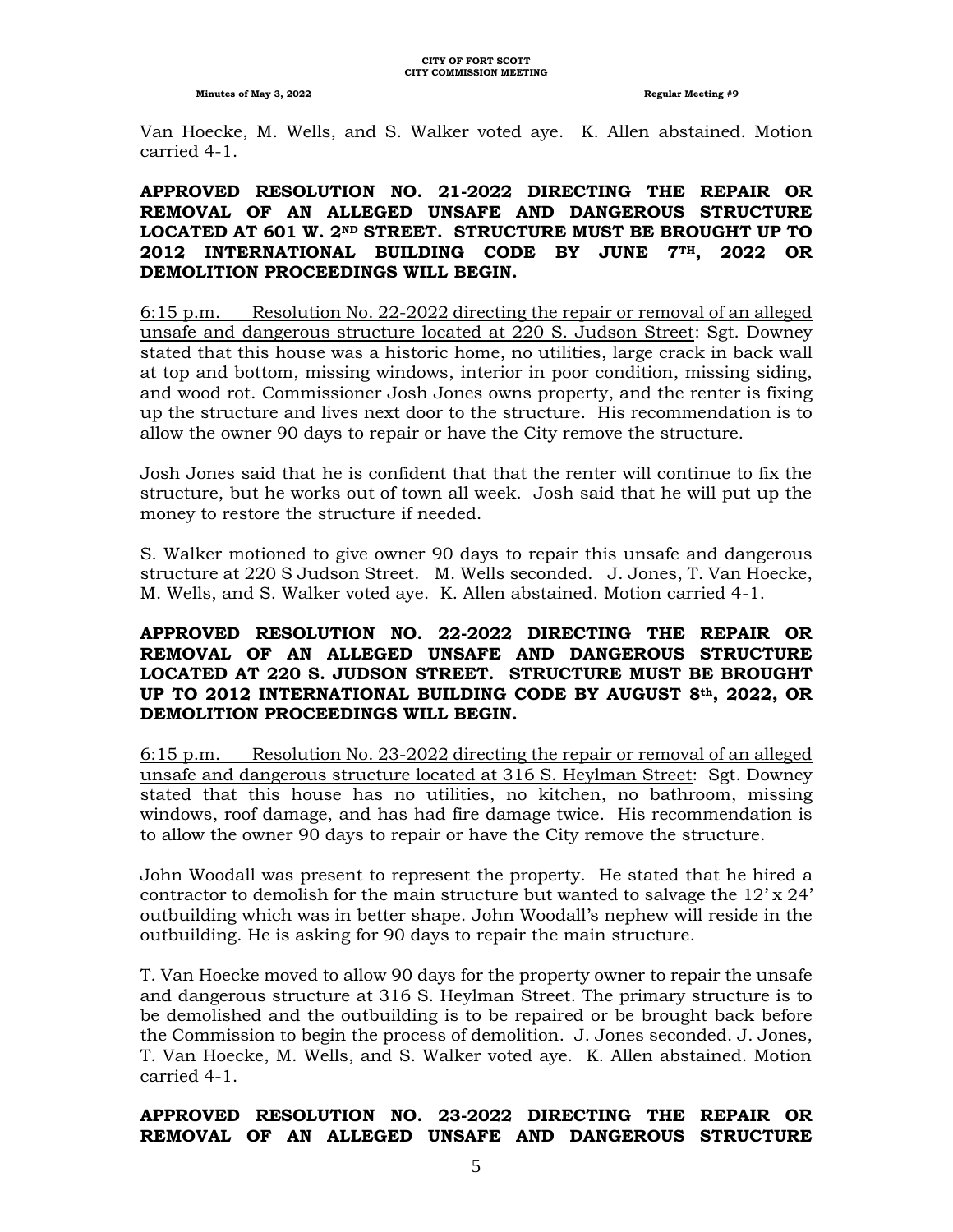#### **LOCATED AT 316 S. HEYLMAN STREET. STRUCTURE MUST BE BROUGHT UP TO 2012 INTERNATIONAL BUILDING CODE BY AUGUST 8TH, 2022 OR DEMOLITION PROCEEDINGS WILL BEGIN.**

6:15 p.m. Resolution No. 24-2022 directing the repair or removal of an alleged unsafe and dangerous structure located at 1409 S. Ransom Street: Sgt. Downey stated that this house has no utilities, 2' to 3' of rubbish inside, no kitchen, no bathroom, water damage, and the front porch is dilapidated. The windows were previously boarded up but removed. Sgt. Downey stated this property has been a challenge to keep out illicit activity. Sgt. Downey is asking for 10 days to move towards the demolition of the property.

T. Van Hoecke motioned to grant 10 days for owner to repair the unsafe and dangerous structure at 1409 S. Ransom St. or be brought back before the commission to begin the process of demolition. M. Wells seconded. J. Jones, T. Van Hoecke, M. Wells, and S. Walker voted aye. K. Allen abstained. Motion carried 4-1.

#### **APPROVED RESOLUTION NO. 24-2022 DIRECTING THE REPAIR OR REMOVAL OF AN ALLEGED UNSAFE AND DANGEROUS STRUCTURE LOCATED AT 1409 S. RANSOM STREET. STRUCTURE MUST BE BROUGHT UP TO 2012 INTERNATIONAL BUILDING CODE BY MAY 18th, 2022, OR DEMOLITION PROCEEDINGS WILL BEGIN.**

6:15 p.m. Resolution No. 25-2022 directing the repair or removal of an alleged unsafe and dangerous structure and accessory structure located at 731 S. Heylman Street: Sgt. Downey stated this is a problematic property for illicit activity. The neighbors have spoken with Codes several times. The owner had been cited multiple times and did not appear in court to address the citations. A fifth wheel trailer is on the property also. The occupant of the trailer is currently incarcerated. Sgt. Downey is asking for 10 days to move towards the demolition of the property.

Diane Clay stated that the occupant of the 5<sup>th</sup> wheel will be brought over from jail on May 5, 2022, to address the citations in Municipal Court.

T. Van Hoecke moved to allow 10 days to repair the unsafe and dangerous structure and accessory structure which includes the fifth wheel trailer at 731 S. Heylman Street. M. Wells seconded. J. Jones, T. Van Hoecke, M. Wells, and S. Walker voted aye. K. Allen abstained. Motion carried 4-1.

#### **APPROVED RESOLUTION NO. 25-2022 DIRECTING THE REPAIR OR REMOVAL OF AN ALLEGED UNSAFE AND DANGEROUS STRUCTURE AND ACCESSORY STRUCTURE LOCATED AT 731 S. HEYLMAN STREET. STRUCTURE MUST BE BROUGHT UP TO 2012 INTERNATIONAL BUILDING CODE BY MAY 18th, 2022, OR DEMOLITION PROCEEDINGS WILL BEGIN.**

6:15 p.m. Resolution No. 26-2022 directing the repair or removal of an alleged unsafe and dangerous structure and accessory structure located at 312 S. Heylman Street: Sgt. Downey stated this is house has no utilities, a collapsed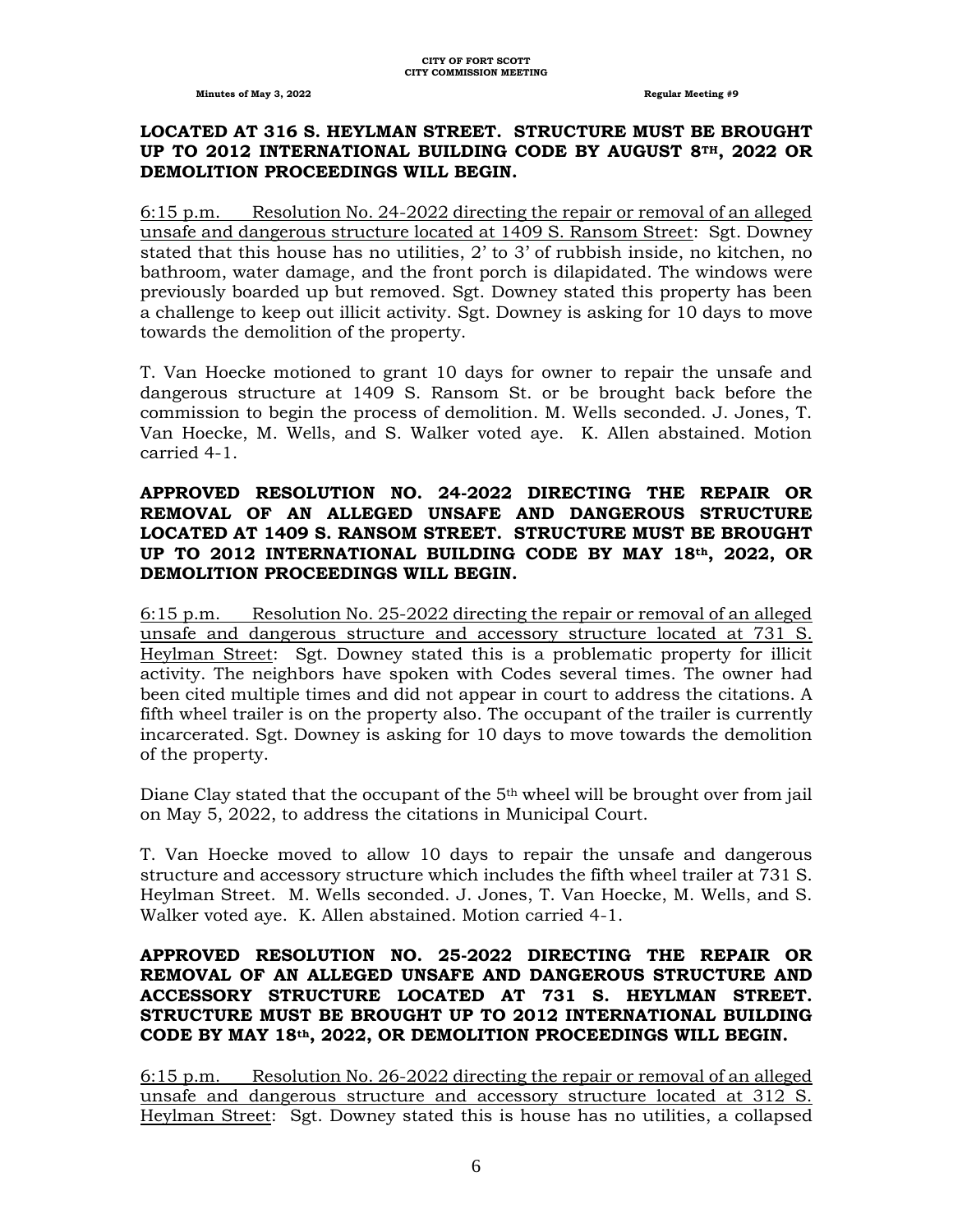roof, missing windows, and collapsed walls. Sgt. Downey is asking for 10 days to move towards the demolition of the property.

M. Wells moved to allow 10 days to repair or remove the structure and accessory structure at 312 S. Heylman Street. J. Jones seconded. J. Jones, T. Van Hoecke, M. Wells, and S. Walker voted aye. K. Allen abstained. Motion carried 4-1.

#### **APPROVED RESOLUTION NO. 26-2022 DIRECTING THE REPAIR OR REMOVAL OF AN ALLEGED UNSAFE AND DANGEROUS STRUCTURE AND ACCESSORY STRUCTURE LOCATED AT 312 S. HEYLMAN STREET. STRUCTURE MUST BE BROUGHT UP TO 2012 INTERNATIONAL BUILDING CODE BY MAY 18th, 2022, OR DEMOLITION PROCEEDINGS WILL BEGIN.**

6:15 p.m. Resolution No. 27-2022 directing the repair or removal of an alleged unsafe and dangerous structure and accessory structure located at 1021 W. 4th Street: Sgt. Downey stated this is house has a collapsed roof, missing siding, a bowed wall, and the door has been kicked in. It has been a site for illegal dumping also. Sgt. Downey is asking for 10 days to move towards the demolition of the property.

John Woodall, owner, addressed the Commission and asked for 90 days to make repairs. He stated that the home is still in his brother's (David Woodall) name, but he is deceased.

Tawny Anderson, neighbor, at 324 W 4th St addressed the Commission and stated that she has rats due to the condition of 1021 W 4th St. She has also called police numerous times due to the illicit activity at the property.

T. Van Hoecke asked John Woodall if he can realistically manage the issues at this property as well as 316 S. Heylman Street.

John Woodall stated with the 90 days, he would do his best.

Discussion ensued between T. Van Hoecke and J. Jones regarding the property.

T. Van Hoecke expressed his frustration with repeat offenders and inspected the file brought over by Sgt. Downey. He stated that this is a repeat offender who does not answer notifications as evidenced in the file. Tim asked the Commission the reason for not being stricter with repeat offenders who do not answer letters, skip court, and trial dates.

J. Jones and Mayor K. Allen stated the owner should be given a chance because he appeared before the Commission and asked for time to remedy the situation.

T. Van Hoecke stated he would not agree to the requested 90 days.

M. Wells asked Mr. Woodall if he could effectively address the illicit activities that have been reported by neighbors.

John Woodall agreed to try.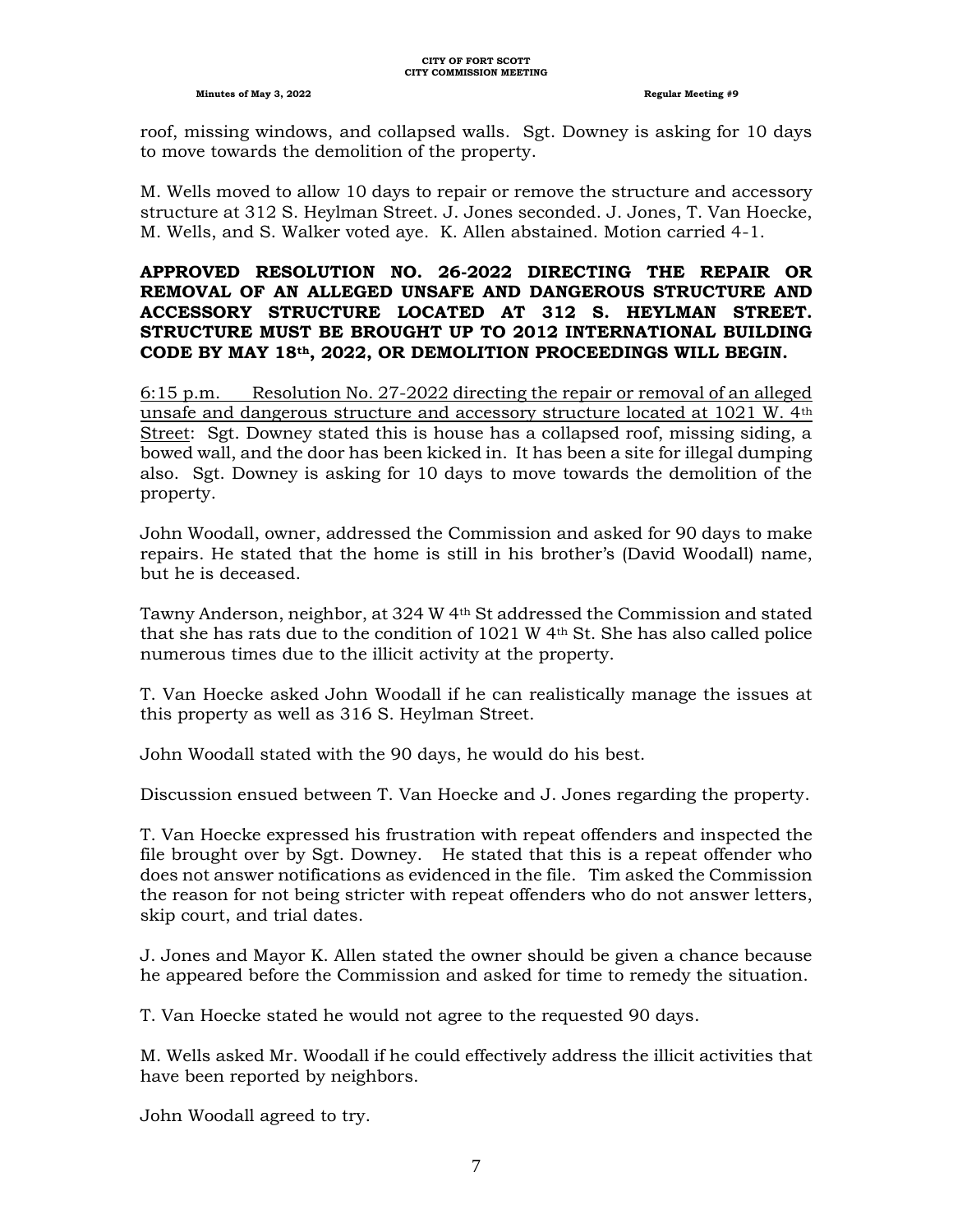J. Jones moved to allow the property owner 45 days to show the Codes department significant improvements to the property at 1021 W. 4th Street. M. Wells seconded.

#### **APPROVED RESOLUTION NO. 27-2022 DIRECTING THE REPAIR OR REMOVAL OF AN ALLEGED UNSAFE AND DANGEROUS STRUCTURE AND ACCESSORY STRUCTURE LOCATED AT 1021 S. 4th STREET. STRUCTURE MUST BE BROUGHT UP TO 2012 INTERNATIONAL BUILDING CODE BY JUNE 24th, 2022, OR DEMOLITION PROCEEDINGS WILL BEGIN.**

6:15 p.m. Resolution No. 28-2022 directing the repair or removal of an alleged unsafe and dangerous structure and accessory structure located at 604 W. 5th Street: Sgt. Downey stated this is house has a collapsed roof, missing siding, and windows. Some patchwork has been done on the structure, but it is not sufficient. Sgt. Downey is asking for 30 days to move towards the demolition of the property.

Leroy Taylor, property owner, came from St. Louis to speak. Mr. Taylor stated medical difficulties would prevent him from resolving the issues with the property.

J. Jones suggested donating the property to the land bank. The City will cover fees and taxes.

Mr. Taylor agreed and signed the Land Bank Donation document with Rob Harrington present.

T. Van Hoecke moved to allow the property owner to donate the property at 604  $W.$  5<sup>th</sup> Street to the Land Bank and for the City to pay the associated fines. If not, 15 days was given to repair or remove the property. M. Wells seconded. J. Jones, M. Wells, and Shane Walker voted aye. T. Van Hoecke voted no. K. Allen abstained.

#### **APPROVED RESOLUTION NO. 28-2022 DIRECTING THE REPAIR OR REMOVAL OF AN ALLEGED UNSAFE AND DANGEROUS STRUCTURE AND ACCESSORY STRUCTURE LOCATED AT 604 W. 5th STREET. STRUCTURE MUST BE BROUGHT UP TO 2012 INTERNATIONAL BUILDING CODE BY MAY 23rd, 2022, OR DEMOLITION PROCEEDINGS WILL BEGIN.**

6:15 p.m. Resolution No. 29-2022 directing the repair or removal of an alleged unsafe and dangerous structure and accessory structure located at 722 S. Heylman Street: Sgt. Downey stated this is house has a collapsed roof, missing siding and windows, and has foundation missing. Sgt. Downey is asking for 30 days to move towards the demolition of the property.

T. Van Hoecke motioned to contact owner and grant 30 days for repair of this structure and accessory structure or begin process of demolition. M. Wells seconded. J. Jones, M. Wells, and Shane Walker voted aye. T. Van Hoecke voted no. K. Allen abstained.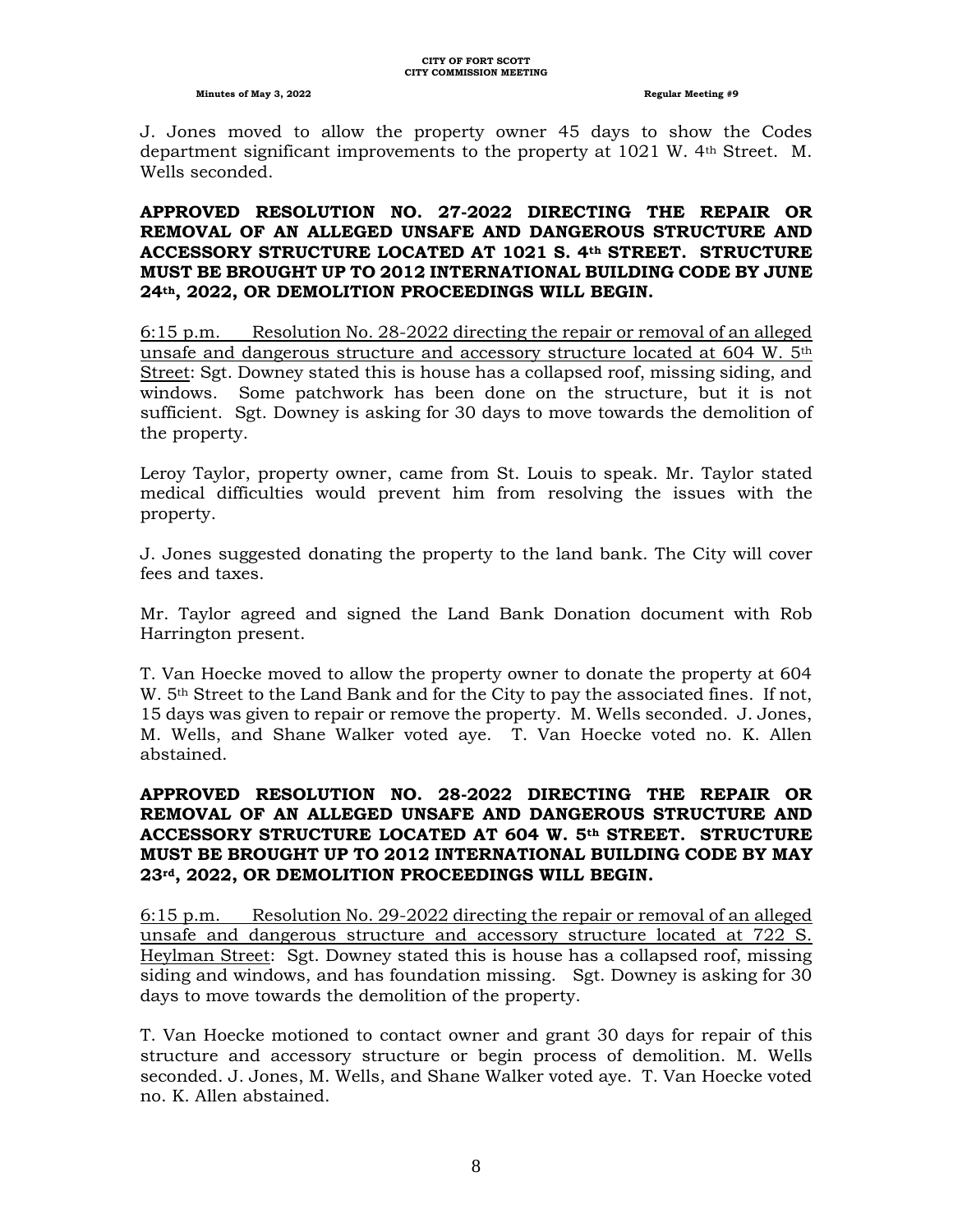#### **APPROVED RESOLUTION NO. 29-2022 DIRECTING THE REPAIR OR REMOVAL OF AN ALLEGED UNSAFE AND DANGEROUS STRUCTURE AND ACCESSORY STRUCTURE LOCATED AT 722 S. HEYLMAN STREET. STRUCTURE MUST BE BROUGHT UP TO 2012 INTERNATIONAL BUILDING CODE BY JUNE 7th, 2022, OR DEMOLITION PROCEEDINGS WILL BEGIN.**

6:15 p.m. Resolution No. 30-2022 directing the repair or removal of an alleged unsafe and dangerous structure and accessory structure located at 623 Short Street: Sgt. Downey stated this house has no utilities, no kitchen, and no bathroom. The interior is full of rubbish. This structure has been red tagged several times by the Codes Department, and the red tag gets removed. They have cleaned up the external yard. There is roof damage and missing windows also.

Billy Willett, property owner, stated he was told he could not get access to the house by Sgt. William Downey.

Sgt. Downey stated the home had been condemned in August 2021, boarded up and red tagged by the Codes Department; however, the boards and red tags have been removed several times by the owners. Sgt. Downey stated he met with Sandy Gibbs in September 2021 and gave her several options for rectifying the situation. She denied this conversation happened. Sgt. Downey stated that the owners of this property are being dishonest in their statements to the Commission.

J. Jones stated that he had communicated with Sandy Gibbs several times as well.

Billy Willet stated he has owned the property for two years. He disagreed with the photos of the property that were presented. Mr. Willett stated that repairs have been made since the photos were taken.

K. Allen asked Mr. Willett what he was asking from the Commission.

Billy Willett stated he wanted 45 days to make his repairs.

Codes Officer Thomas Russell is concerned with the foundation of the structure which may be of significant cost and make all other repairs unattainable.

J. Jones stated that Billy Willett and Sandy Gibbs will have to work with the Codes Department.

J. Jones moved to allow 45 days for the property owner to meet with the Codes Department to show substantial improvement to the structure at 623 Short or the house will be scheduled for demolition. K. Allen seconded. J. Jones and S. Walker voted aye. T. Van Hoecke and M. Wells voted no. K. Allen abstained. Motion carried 3-2.

# **APPROVED RESOLUTION NO. 30-2022 DIRECTING THE REPAIR OR REMOVAL OF AN ALLEGED UNSAFE AND DANGEROUS STRUCTURE AND ACCESSORY STRUCTURE LOCATED AT 623 SHORT STREET. STRUCTURE**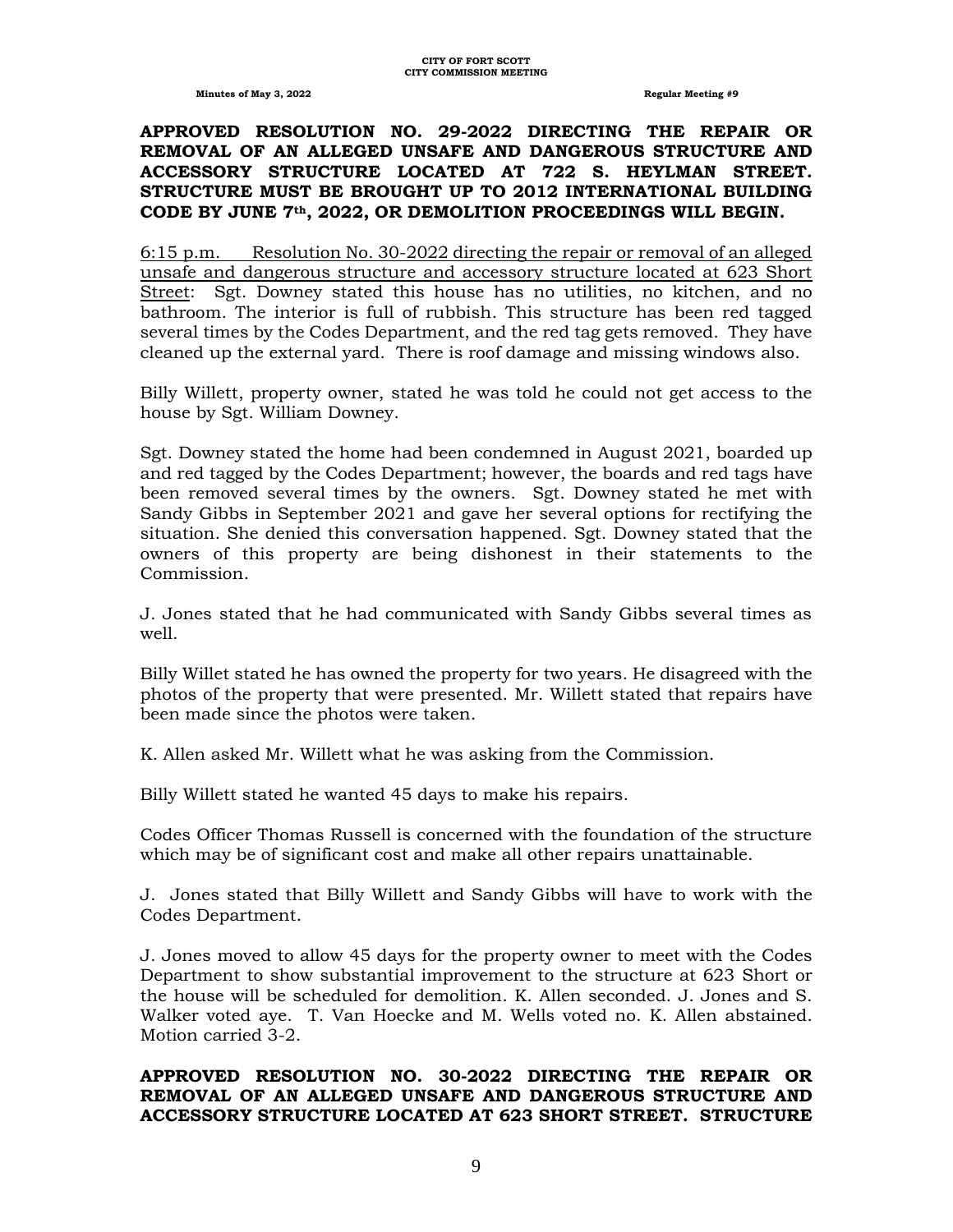#### **MUST BE BROUGHT UP TO 2012 INTERNATIONAL BUILDING CODE BY JUNE 24th, 2022, OR DEMOLITION PROCEEDINGS WILL BEGIN.**

6:15 p.m. Resolution No. directing the repair or removal of an alleged unsafe and dangerous structure located at 208 N. Little Street: Sgt. Downey stated this house has been demolished and needs to be removed from this status. The house was demolished in April, but debris remains and needs to be removed from property.

T. Van Hoecke moved to reach out to owner and grant 45 days to clean up the debris at 208 N. Little or the City will go out for bids.

T. Van Hoecke then moved to amend that motion and directly go out for bids to clean up the debris at 208 N. Little Street. M. Wells seconded. J. Jones, M. Wells, T. Van Hoecke, and Shane Walker voted aye. K. Allen abstained. Motion carried  $4 - 1$ .

#### **APPROVED FOR THE CITY TO GO OUT FOR BID FOR REMOVAL OF THE DEMOLITION DEBRIS AT 208 N. LITTLE STREET.**

J. Jones moved to close the Public Hearing at 9:01 p.m. T. Van Hoecke seconded. All voted aye.

#### **CLOSED PUBLIC HEARING AT 9:01 P.M.**

#### **New Business:**

1. Consideration of Request for Proposals for Engineering – Lake Valve – City Manager informed the Commission that RFQ's were taken recently for the Lake Valve engineering. There were three RFQ's received. City Manager asked that RFP's be sent out and actual costs received for this project. He asked the Commission for approval to send out the RFP's for project design and costs.

J. Jones moved to approve to go out for RFP's for project design and costs for the Lake Valve project. K. Allen seconded. All voted aye.

#### **APPROVED TO GO OUT FOR RFP'S FOR PROJECT DESIGN AND COSTS FOR THE LAKE VALVE PROJECT.**

2. Consideration of Phase I – South Industrial Park Loop Water Line – Base Grant – City Manager informed the Commission that he and Rob Harrington have worked together on this grant. This was denied first, and he sent a letter asking for reconsideration. They did state they would add this for reconsideration.

He said that Jason Dickman needs to talk about this also as there is an agreement before them for engineering for the South Industrial Park Waterline Extension Project. This is for surveying, preliminary design, final design and the bidding process in the amount of \$37,000.00.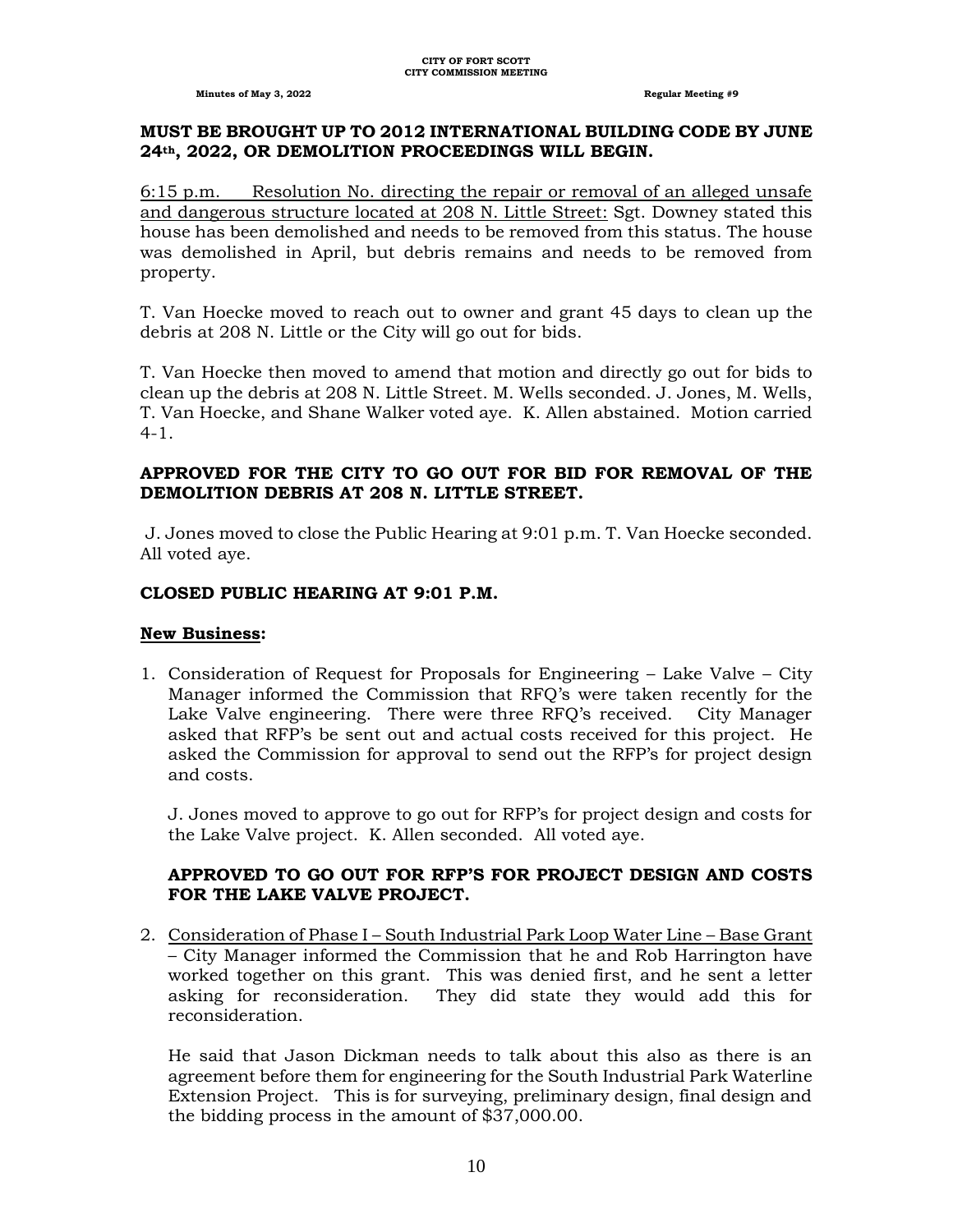M. Wells moved to approve the engineering contract for the South Industrial Park Waterline in the amount of \$37,000.00. J. Jones seconded. All voted aye.

#### **APPROVED ENGINEERING CONTRACT FOR THE SOUTH INDUSTRIAL PARK WATERLINE IN THE AMOUNT OF \$37,000.00.**

3. Consideration for City to cease operation of EMS services for Bourbon County and discontinue contract with Medical Director – City Manager informed the Commission that EMS will go back under Bourbon County administration on May 1<sup>st</sup>, 2022. The City will still do maintenance on the ambulances.

J. Jones moved for the City to cease operation of EMS services for Bourbon County and discontinue the EMS Medical Director contract. S. Walker seconded. All voted aye.

# **APPROVED FOR THE CITY TO CEASE OPERATION OF EMS SERVICES FOR BOURBON COUNTY AND DISCONTINUE THE EMS MEDICAL DIRECTOR CONTRACT.**

4. Consideration of Resolution No. 32-2022 – Notice of Annexation by Mark & Monhmany McCoy – 2142 Jayhawk Road – City Clerk asked that this be removed from the agenda as he is actually wanting to de-annex this property.

#### **Reports and Comments:**

## **A. Commissioner Reports and Comments:**

#### A. City Manager Comments:

1. City Manager said that according to KSA 12-1695 the City shall establish (10) Tourism Committee Members. This committee is currently short four members according to the State Statute. City Manager suggested to redesign the current Tourism Advisory Board and appoint Bourbon County R.E.D.I. to oversee Tourism for the City Commission. Bourbon County R.E.D.I. will oversee the functionality and duties of the Tourism Director and report directly to the City on job performance. The Tourism Director will remain a paid employee of the City of Fort Scott. City Manager will visit with the City Attorney on this.

M. Wells moved to dissolve the current Tourism Advisory Board and appoint Bourbon County R.E.D.I. to oversee Tourism. T. Van Hoecke seconded. All voted aye.

#### **APPROVED TO DISSOLVE THE CURRENT TOURISM ADVISORY BOARD AND APPOINT BOURBON COUNTY R.E.D.I. TO OVERSEE TOURISM.**

2. City Manager states the City agreed to surrender the remaining unencumbered funds of Tourism to Bourbon County R.E.D.I. to perform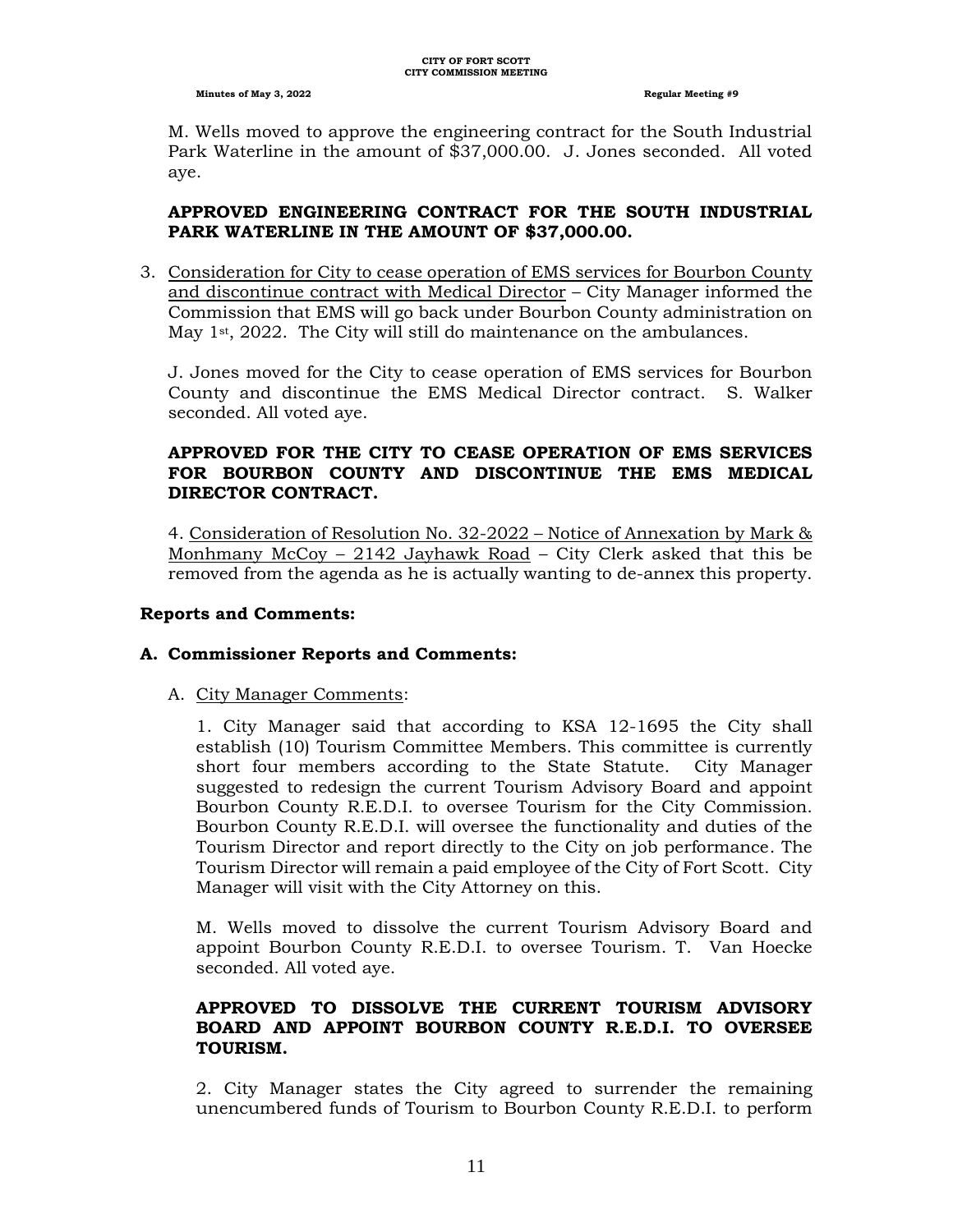the duties they have promised. There is approximately \$39,650.00 in funds.

M. Wells motioned to surrender the remaining unencumbered funds of Tourism to Bourbon County R.E.D.I. T. Van Hoecke seconded. All voted aye.

# **APPROVED TO TURN \$39,650.00 IN TOURISM FUNDING TO THE TOURISM/BOURBON COUNTY R.E.D.I.**

3. Consideration of raising Part-Time Police Officers pay rate – Brad Matkin, Human Resource Director, requested that the Commission consider raising part-time officers pay rate to \$15.00 an hour. Currently the officers receive \$14.00 an hour but are used as reserve and do not have a set schedule. They may be called in at the last minute.

Chief Travis Shelton stated that there are three part-time reserve officers. Two of those positions are currently filled and one remains open.

M. Wells motioned to increase the part-time reserve police officer pay rate to \$15.00 an hour. T. Van Hoecke seconded. All voted aye.

# **APPROVED TO INCREASE THE PART-TIME RESERVE POLICE OFFICER PAY RATE TO \$15.00 AN HOUR.**

5. City Manager acknowledged the volunteers of the Downtown Cleanup that recently occurred on April  $22<sup>nd</sup>$ ,  $2022$ . Their quick, challenging work made noticeable differences in town. He also complimented how good the murals on the buildings look and thanked those volunteers.

B. Engineering Firm Comments:

Discussion of permanent road at Industrial Park on the South side of K.D.O.T. – Jason Dickman, Earles Engineering, informed the Commission that they received a temporary permit to make a temporary access road near LaRoche Baseball Complex. A permanent access road is required. Plans will be drawn, and a decision will be made whether the work can be done by the City or if there is a need to bid outside. The amount of the surveying, preliminary design, final design, and bidding for this project is \$5,100.00.

M. Wells made a motion to move forward on the permanent road at Industrial Park on the south side of K.D.O.T. J. Jones seconded. All voted aye.

## **APPROVED ENGINEERING AGREEMENT FOR THE PERMANENT ROAD AT THE INDUSTRIAL PARK ON THE SOUTH SIDE OF K.D.O.T. IN THE AMOUNT OF \$5,100.00 FOR EARLES ENGINEERING, INC.**

Consideration of 2022 CDBG Sanitary Sewer Project Survey, Preliminary Design, and Final Design - \$94,500.00 - Jason Dickman, Earles Engineering, informed the Commission that the CDBG grant for the sanitary sewer is \$700,000. The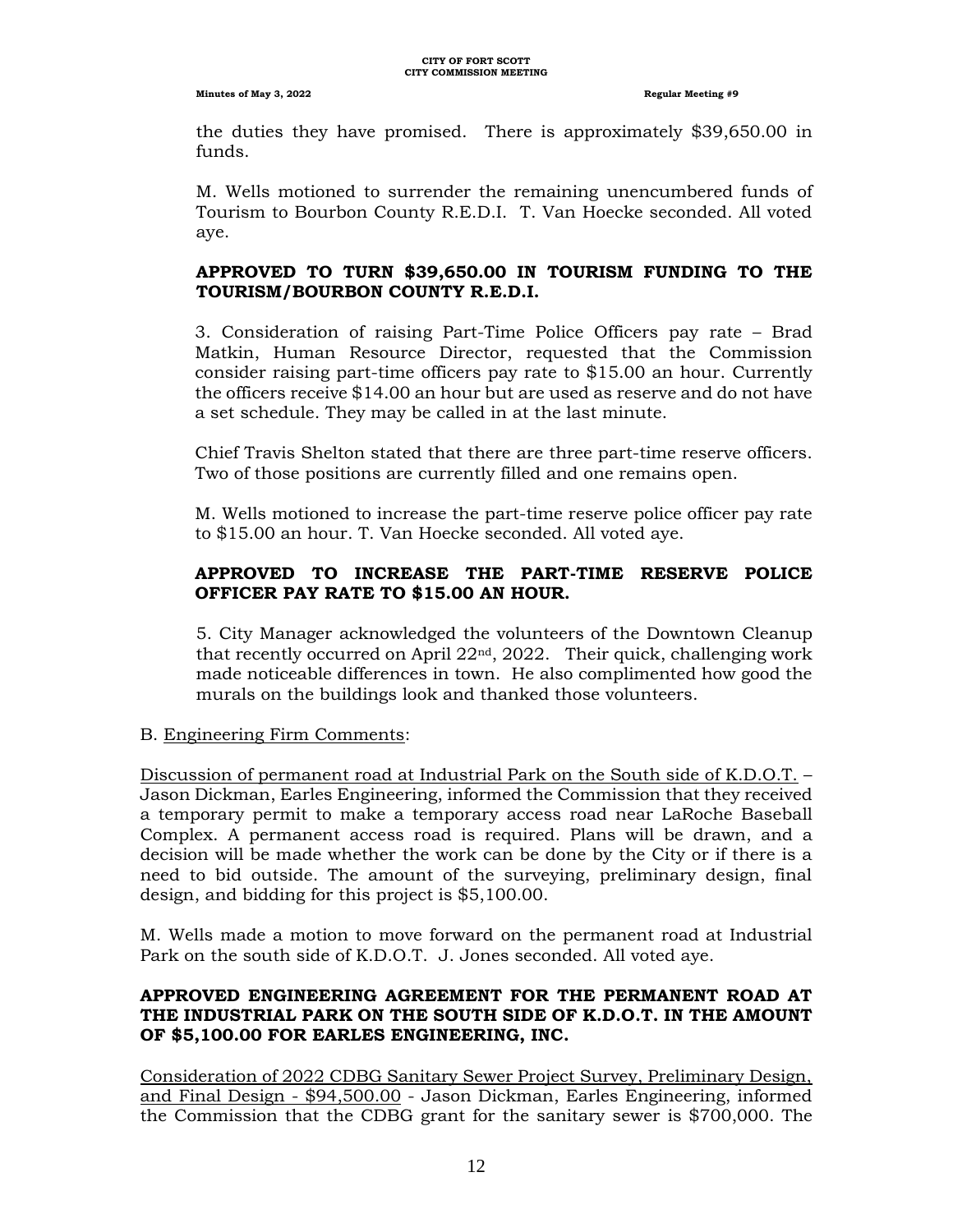engineering consisting of surveying, preliminary design, final design, and bidding for this project is \$94,500.00.

M. Wells motioned to move forward on the 2022 CDBG Sanitary Sewer Project. J. Jones seconded. All voted aye.

#### **APPROVED THE ENGINEERING FOR THE C.D.B.G. PROJECT FOR THE 2022 SANITARY SEWER IN THE AMOUNT OF \$94,500.00 FOR EARLES ENGINEERING, INC.**

Consideration of Proposal for Preliminary Engineering Report for 2023 Waterline Projects - \$4,500.00 – Phase II – City Manager stated that we hold off on this for now. He will send in a letter of need to our local legislators. If denied, there will be a Plan B but may have to wait until next year.

#### C. Commissioners Reports and Comments:

T. Van Hoecke – Tim stated that he wanted to remind everyone to get out and participate in the Big Kansas Road Trip.

He also asked about the status of the Memorial Hall steps. Nothing new was reported on the steps as we are waiting on a contractor to come and look at the steps.

Tim said that would like to suggest that the Commission take a serious look at the purposes and roles of the different current advisory boards.

Tim also commended the Commission on the "healthy and different discussion" that took place during this meeting regarding demolition.

J. Jones – Josh asked about the buoy placement at Lake Fort Scott.

Chief Shelton stated that they have been moved.

Josh asked about the landfill contract.

City Manager said that the City Attorney is working on this, and he is on vacation this week.

Josh asked for a Cooper Street update.

Jason Dickman said that samples have been submitted for approval. Discussion was held regarding the depth of the street also.

M. Wells – Matthew stated that he and his family thoroughly enjoyed their experience with the Fort Scott Encampment in the Bakery.

He also thanked Chief Travis Shelton for the traffic signs on  $12<sup>th</sup>$  Street.